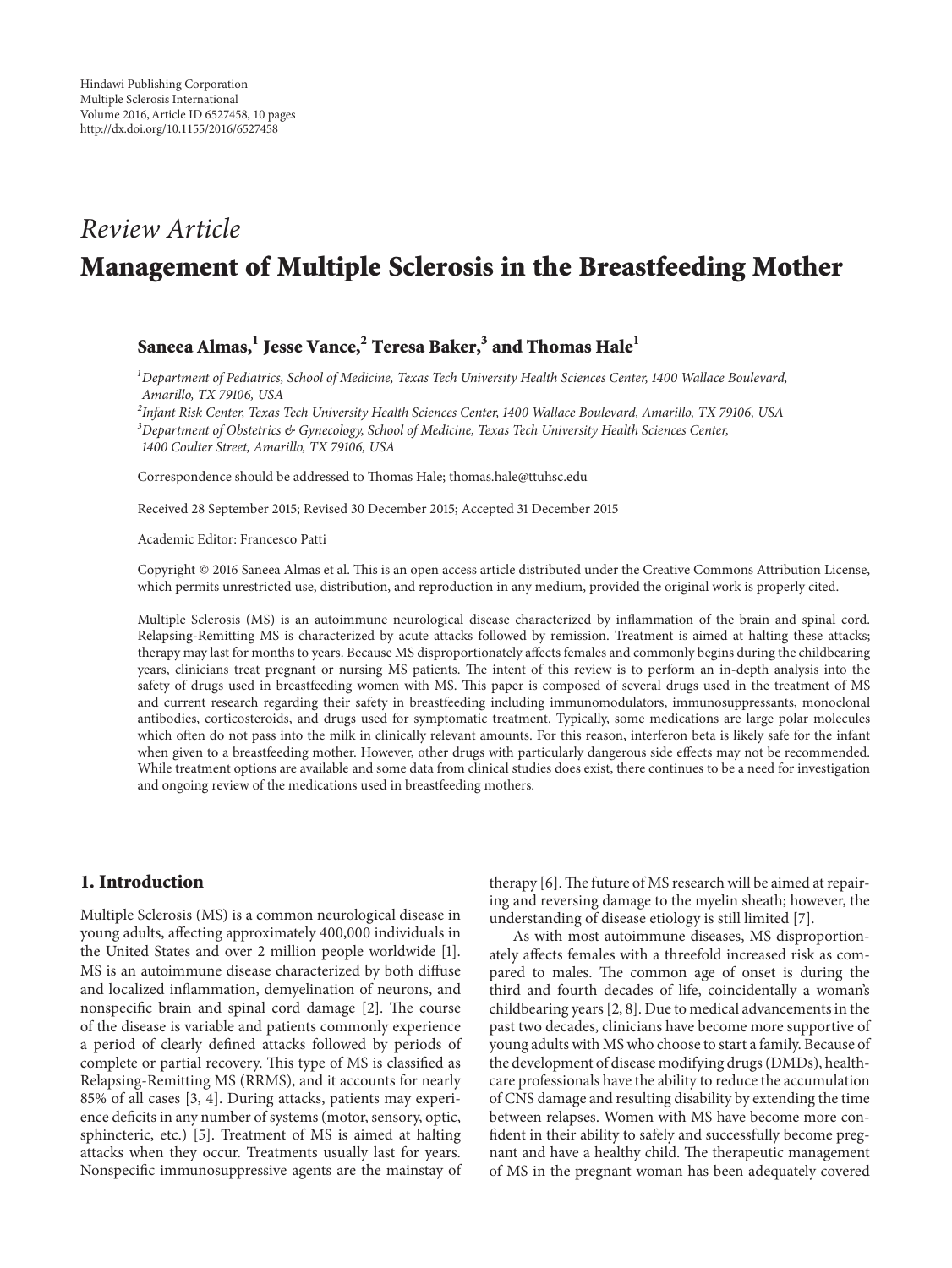in recent years [9, 10]. However, an in-depth investigation into the safety of DMDs in breastfeeding women and their infants is limited. Given that approximately 72% of women in the USA choose to breastfeed and up to 30% of women with MS may relapse within the first 3 months postpartum, the safety of medications used to treat MS while breastfeeding is of paramount concern to mothers and their infants [10, 11].

# **2. Transfer of Medications into Breast Milk**

While the exact nature of the transfer of DMDs into breast milk is still largely unknown, we do have a reasonable system for estimating drug transfer in some cases [11, 12]. Newer agents often lack extensive research, but the relative risk to the infant of most medications can be estimated to some degree. While the benefits of breastfeeding an infant are enormous, the risk of incidental drug exposure to a certain drug may outweigh the benefits of breastfeeding. This risk assessment is the subject of this review. Finally, the absolute cessation of breastfeeding should only be recommended with drugs that have extremely hazardous side effects [13].

The transfer of a drug into breast milk is dependent upon many factors. These include molecular weight, protein binding, pKa, lipid solubility, volume of distribution, and the presence of any active transport mechanisms [14]. The drug's molecular weight is perhaps the most important determinate of its transfer into breast milk [15]. In general, large polar molecules often do not pass into milk in clinically relevant amounts. A drug's protein binding is also relevant because drugs that are highly protein bound are generally unable to pass into milk [16]. Drugs with high volumes of distribution  $(V_d)$  are often concentrated in body tissues outside the plasma and produce limited plasma levels; therefore, they are often considered safer for breastfeeding mothers. Oral ingestion of a drug in milk is followed by digestion in the gut and firstpass metabolism through the liver. Drugs with high first-pass effect are often sequestered in the liver and fail to produce high plasma levels. As the infant ages, drug metabolism and first-pass effect increase [17]. Local effects on the gastrointestinal tract of the infant should be considered when relevant. Other risk factors that should be considered are age (<4 months), prematurity or complications during delivery, gastrointestinal anomalies, and the presence of metabolic problems in the infant. Younger infants are characteristically at higher risk than older (>9 months) infants.

The Relative Infant Dose (RID) is another frequently used tool to evaluate clinical risk to the infant. The RID is calculated using the mother's dose, the concentration of drug in milk, and the volume of breast milk consumed by the infant. In infants that exclusively breastfeed, the RID is an estimate of the amount of mother's daily medication that the infant receives via milk. For example, if the mother takes 100 mg of a drug with RID of 1%, the infant will be exposed to about 1 mg. Most experts in breastfeeding medicine consider RID of 10% to be a reasonable cutoff between safe and nonsafe, assuming that the drug in question does not have extraordinary toxicity associated with it [18]. However, each case should be carefully considered before making a clinical recommendation.

## **3. Multiple Sclerosis and Breastfeeding**

In 2002, a study suggested that mothers with MS who wished to breastfeed their newborns could safely do so; however, the authors advised against the use of immunomodulating drugs while nursing and suggested postponing breastfeeding for three months after the last dose of any disease modifying agent [19]. Several studies have attempted to assess, with conflicting results, whether or not breastfeeding itself affects the disease or the rate of relapse in MS patients. A recent metaanalysis concluded that women who breastfeed are half as likely to experience a relapse compared to women who do not breastfeed. While this study cites limitations of heterogeneity and adequate breastfeeding recall, it also mentions that women with severe disease might be less likely to breastfeed due to disease limitations [20]. Further research is needed in order to adequately determine the existence of any association between breastfeeding and MS relapse.

Many studies have failed to consider the differences between exclusive breastfeeding and breastfeeding supplemented with formula feeds. It is well known that exclusive breastfeeding results in different hormonal changes in women compared to those who only partially breastfeed and use formula supplements. One study reported a beneficial effect of exclusive breastfeeding on Multiple Sclerosis. This study also suggests that lactational amenorrhea could contribute to a reported decrease in relapse rate [21].

Another study suggests that patients who are not on immunomodulatory therapy are more likely to experience MS exacerbation within three months of giving birth. This study concluded that there was no significant effect of breastfeeding on the patient's risk of experiencing a relapse and that the relapse rate returned to prepregnancy levels at three months postpartum regardless [22]. A multicenter study following 423 pregnancies in women with MS over the course of six years concluded that postpartum relapses were more likely found in women with higher disease activity before pregnancy. The study recommended early resumption of Disease Modifying Drugs in patients with severe disease [23].

Considering current evidence, the choice of becoming pregnant and breastfeeding are both possible and safe options for women with MS. However, for women actively experiencing severe disease symptoms, treatment should probably be restarted. While the safety of disease modifying drugs in pregnancy is somewhat understood, their safety in the infant following breastfeeding has not been well established.

# **4. Medications Used for Multiple Sclerosis: Description, Adverse Effects, and Safety during Breastfeeding**

#### *4.1. Immunomodulators*

*4.1.1. Interferon Beta.* Interferon beta including interferons beta 1a and beta 1b is first-line therapy for MS. Various dosage formulations are available. While the mechanism whereby interferons work remains to be fully understood, their antiinflammatory properties are well documented. Several studies have suggested significant modulatory effects on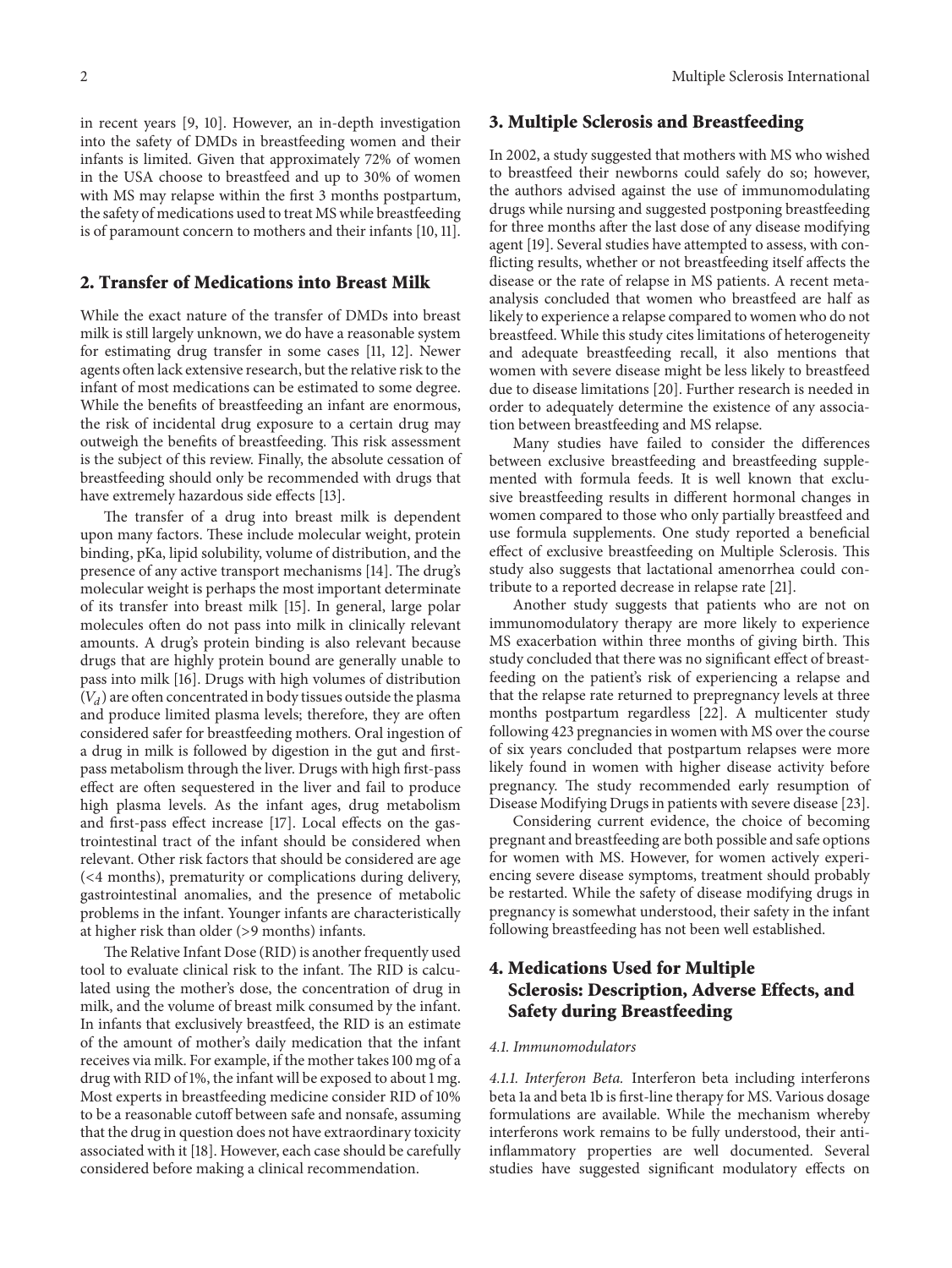the immune system. Interferon beta is known to alter cell surface receptor interactions, possibly contributing to the immunosuppressive effects on Relapsing-Remitting MS [24]. Still, the exact mechanism in the treatment of MS is still unknown. Interferon beta 1b is also used to treat secondary progressive MS. Treatment with interferon beta produces side effects of flu-like symptoms, injection site reactions, headache, fatigue, and elevated ALT levels [25].

Interferon beta 1a's therapeutic effects are noted within 12 hours after the initial dose. This effect lasts 4 days. Its halflife is approximately 19 hours, with a time-to-peak serum concentration of 5 hours. The half-life of interferon beta 1b ranges from 8 minutes to 4.3 hours. It requires 1–8 hours to reach peak serum concentrations. Interferon beta 1a is not as well studied as interferon beta 1b [26].

Small amounts are excreted in breast milk. In a recent study of the transfer of interferon beta 1a in six mothers receiving 30  $\mu$ g per week, average milk concentrations were 46.7, 97.4, 66.4, 77.5, 103.1, 108.3, 124, and 87.9 pg/mL at 0, 1, 4, 8, 12, 24, 48, and 72 hours, respectively, after dosing. The estimated Relative Infant Dose would be 0.006% of the maternal dose. Interferons have a large molecular weight, bind to T cells, are distributed out of the plasma compartment, and are relatively nontoxic. No adverse events have been reported in the nursing infant. Interferon beta is currently classified as probably compatible with limited data for breastfeeding mothers [27, 28].

*4.1.2. Fingolimod.* Fingolimod is rapidly metabolized to fingolimod phosphate which inhibits sphingosine-1-phosphate receptors. This may reduce lymphocyte transfer into the central nervous system. Fingolimod is an immune modulator and prodrug that binds to the surface of lymphocytes and redirects them from the blood and graft sites to the lymph nodes, thus reducing the immune response in patients with Multiple Sclerosis. It reportedly assists in the repair of brain glial and precursor cells following injury. It slows the progression of disability and reduces the frequency and severity of symptoms in patients with MS. Side effects of therapy include headache, cough, macular edema, weakness, dizziness, hypotension, bradycardia, diarrhea, flu-like symptoms, increased hepatic enzyme levels (ALT and AST), and back pain. Hourly monitoring is required after the first dose of fingolimod for bradycardia and hypotension detection [29].

Fingolimod has  $V_d$  of 1200 L and is also highly protein bound in the plasma compartment. Oral bioavailability is high at 93%. Elimination half-life is 6 to 9 days, and peak concentration levels are reached 12–16 hours after dosing [30]. It is unknown if fingolimod passes into human breastmilk, but it is known to be excreted into rat milk. Due to its high volume of distribution and high protein binding, levels in human milk will probably be low. While it is less likely to be found in breastmilk in significant amounts, because of its significant risk of cardiovascular side effects, it is categorized as hazardous at this time.

*4.1.3. Teriflunomide.* Teriflunomide is a pyrimidine synthesis inhibitor and may exert its effects against MS by reducing the enzyme levels (ALT), and influenza infection [31]. Teriflunomide has a volume of distribution of 11 L/kg, and it is extensively protein bound at 99%. Its half-life is 18-19 days with peak serum concentration at 1–4 days. No human studies have been conducted regarding this drug's ability to transfer into human milk. Animal studies have identified teriflunomide in rat milk after a single dose but rodent studies are not at all indicative of human transfer.

Given this drug's toxicity in adults, its likely presence in milk, and its long half-life, teriflunomide should be used with great caution in breastfeeding mothers. It is categorized as hazardous with no data.

#### *4.2. Immunosuppressants*

*4.2.1. Glatiramer Acetate.* Glatiramer acetate is a synthetic polymer of amino acids L-tyrosine, L-glutamate, L-alanine, and L-lysine. Glatiramer acetate is similar in composition to the myelin sheath of nerves. It is believed to exert its effects by binding to the major histocompatibility class II molecule. Side effects in patients receiving therapy include chest pain, diaphoresis, skin rash, injection site residual mass, dyspnea, and flu-like symptoms.

Small amounts of the drug are believed to enter the lymphatic circulation*.*Its molecular weight ranges from 4,700 to 13,000 Daltons. No data are available on its transfer into human milk, but, due to its large molecular weight, transfer is very unlikely [32]. It is not known to cross the blood-brain barrier, and it is unlikely to cross into the breast milk. After oral ingestion, it is depolymerized into individual amino acids so oral bioavailability in the breastfed infant would be nil [33]. It is currently classified as probably compatible with no data.

*4.2.2. Mitoxantrone.* Mitoxantrone intercalates itself into DNA and inhibits DNA topoisomerase II, resulting in decreased DNA synthesis and replication. It also alters RNA synthesis. Side effects of mitoxantrone therapy include edema, arrhythmia, alopecia, amenorrhea, sepsis, and gastrointestinal disturbances, headache, fever, fatigue, cardiotoxicity, mucositis, anorexia, changes in liver and renal function, leukopenia, neutropenia, thrombocytopenia, pruritus, phlebitis, and increased frequency of infection [34].

Mitoxantrone has poor oral absorption with a large volume of distribution of 14 L/kg. Mitoxantrone is distributed into peripheral tissues and binds to proteins. The mean alpha half-life of mitoxantrone is six to twelve minutes, the mean beta half-life is 1.1 to 3.1 hours, and the mean gamma (terminal or elimination) half-life is 23 to 215 hours (median = 75 hours). Distribution to tissues is extensive: steady state volume of distribution exceeds  $1,000$   $L/m<sup>2</sup>$ . In a study of a patient who received 3 treatments of mitoxantrone  $(6 \text{ mg/m}^2)$  on days 1 to 5, mitoxantrone levels in milk measured 120 ng/mL just after treatment and dropped to a stable level of 18 ng/mL for the next 28 days [35]. Assuming that a mother was breastfeeding, these levels would provide about  $18 \mu g/L$  of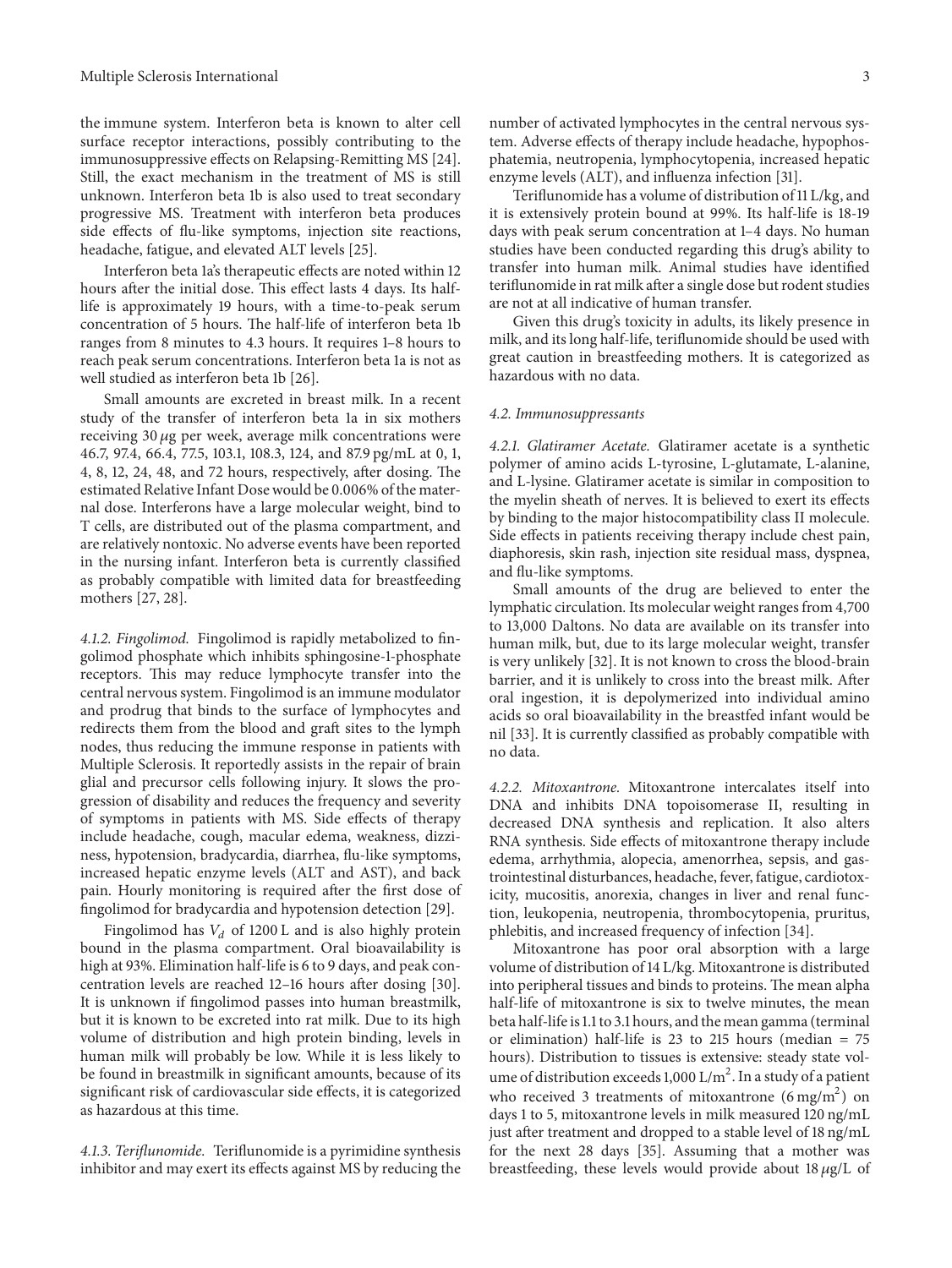milk consumed after the first few days following exposure to the drug. In addition, it would be sequestered for long periods in the infant as well. The RID is estimated to be 2–12% of the maternal dose. Due to its significant side effect profile, it is currently classified as hazardous with limited data and should probably not be used by breastfeeding mothers [36].

*4.2.3. Dimethyl Fumarate.* Dimethyl fumarate exerts its effects by modifying the cellular response to oxidative stress. The exact mechanism of action is unknown, although it is believed to produce anti-inflammatory properties [37]. Adverse reactions associated with dimethyl fumarate include flushing, abdominal pain, infection, diarrhea, abdominal pain, changes in liver enzymes, nausea, proteinuria, rash, lymphopenia, and contact dermatitis [38].

Dimethyl fumarate has a volume of distribution of 53 to 73 L/kg and an active metabolite with a low molecular weight (129 D). It is metabolized very quickly with a half-life of approximately 1 hour. Time required to reach peak serum concentration is 2 hours [39]. Its high volume of distribution and rapid metabolism would likely preclude significant transfer into human milk. However it is categorized as possibly hazardous with no data due to its significant side effect profile. The active drug component (monomethyl fumarate) has a low molecular weight of only 129 Daltons and low protein binding (27–45%). This product will probably enter milk significantly. Until more is known about its transfer into milk, caution is recommended for its use in breastfeeding mothers.

*4.2.4. Cladribine.* Cladribine, a prodrug that is phosphorylated intracellularly, is an immunosuppressive agent that induces irreparable DNA damage within cells and induces apoptosis of lymphocytes. Side effects of therapy include fever, fatigue, headache, rash, appetite suppression, neutropenia, anemia, thrombocytopenia, abnormal breath sounds, and infections. Local injection site reactions may have also been reported [40].

Cladribine has a volume of distribution of <9 L/kg indicating extensive sequestration in body tissues and is 20% bound to protein with a relatively low molecular weight of 285 D. Its half-life is about 5 hours, with some estimates as high as 19 hours. It is unknown if cladribine enters breast milk, but it enters cerebrospinal fluid significantly (25% of plasma levels), suggesting it might easily transfer into human milk as well. It is rated as hazardous in breastfeeding mothers, and it is recommended to withhold breastfeeding for 48 hours after a dose of cladribine and longer in the event of maternal renal dysfunction.

*4.2.5. Azathioprine.* Azathioprine is a derivative of mercaptopurine. It exerts its effects via its metabolites which halt DNA replication and purine synthesis. Side effects of therapy with azathioprine include malaise, nausea, vomiting, leukopenia, and increased susceptibility to infection [41, 42]. Azathioprine is 30% bound to plasma proteins. Its half-life is approximately 2 hours.

In two mothers receiving 75 mg azathioprine, the concentration of 6-MP in milk varied from 3.5-4.5  $\mu$ g/L to 18  $\mu$ g/L [43]. The authors conclude that these levels would be too low to produce clinical effects in a breastfed infant. In another study of two infants who were breastfed by mothers receiving 75–100 mg/day azathioprine, both infants had normal blood counts, no increase in infections, and above-average growth rate [44].

Four mothers who were receiving 1.2–2.1 mg/kg/day of azathioprine throughout pregnancy and continued postpartum were studied, and neither 6-TGN nor 6-MMPN could be detected in the exposed infants [45]. Four case reports were performed with mothers taking between 50 and 100 mg/day of azathioprine and reported no adverse events in any of the infants [46].

Ten women at steady state on 75 to 150 mg/day azathioprine provided milk samples on days 3-4, days 7–10, and day 28 after delivery; 6-MP and 6-TGN were undetectable in the infants' blood [47]. Another study of three mothers taking azathioprine while breastfeeding (doses of 100–175 mg) reported normal blood cell counts in all three infants [48]. In a group of 8 lactating women who received azathioprine (75–200 mg/day), levels in milk ranged from 2 to 50  $\mu$ g/L. The authors estimate the infant's dose to be <0.008 mg/kg/day [49].

In a 31-year-old mother with Crohn's disease being treated with 100 mg/day azathioprine, peripheral blood levels of 6- MP and 6-TGN in the infant were undetectable at day 8 or after 3 months of therapy [50]. In a recent study of the longterm follow-up (median 3.3 years) of fetal and breastfeeding exposure to azathioprine  $(n = 11 \text{ infants})$ , there were no differences in rates of infectious disease in azathioprinetreated groups compared to nontreated controls [51].

In summary, azathioprine enters breast milk at RID of 0.07–0.3% and is categorized as probably compatible with limited data. Although no adverse effects have been reported, breastfed infants of mothers taking azathioprine should be monitored for signs of leukopenia, pancreatitis, and immunosuppression.

*4.2.6. Cyclophosphamide.* Cyclophosphamide is an alkylating agent that prevents cell division by cross-linking DNA strands and decreasing DNA synthesis. Cyclophosphamide is a potent immunosuppressant. It is well absorbed orally and has a volume of distribution from 30 to 50 L/kg. Half-life is 3–12 hours and time-to-peak serum concentration is 1–3 hours after a dose. Side effects of cyclophosphamide therapy are significant and include alopecia, amenorrhea, gonadal suppression, abdominal pain, hemorrhagic cystitis, anemia, and dose dependent leukopenia [52].

Cyclophosphamide is known to enter breast milk. In one case of a mother who received 800 mg/week of cyclophosphamide, the infant was significantly neutropenic following 6 weeks of exposure via breastmilk [53]. In another mother who was receiving 10 mg/kg intravenously daily for seven days for a total of 3.5 gm, major leukopenia was also reported in her breastfed infant. Thus far, no reports have provided quantitative actual estimates of cyclophosphamide in milk [53, 54]. Regardless, cyclophosphamide is categorized as hazardous, with no data, and it should be avoided in breastfeeding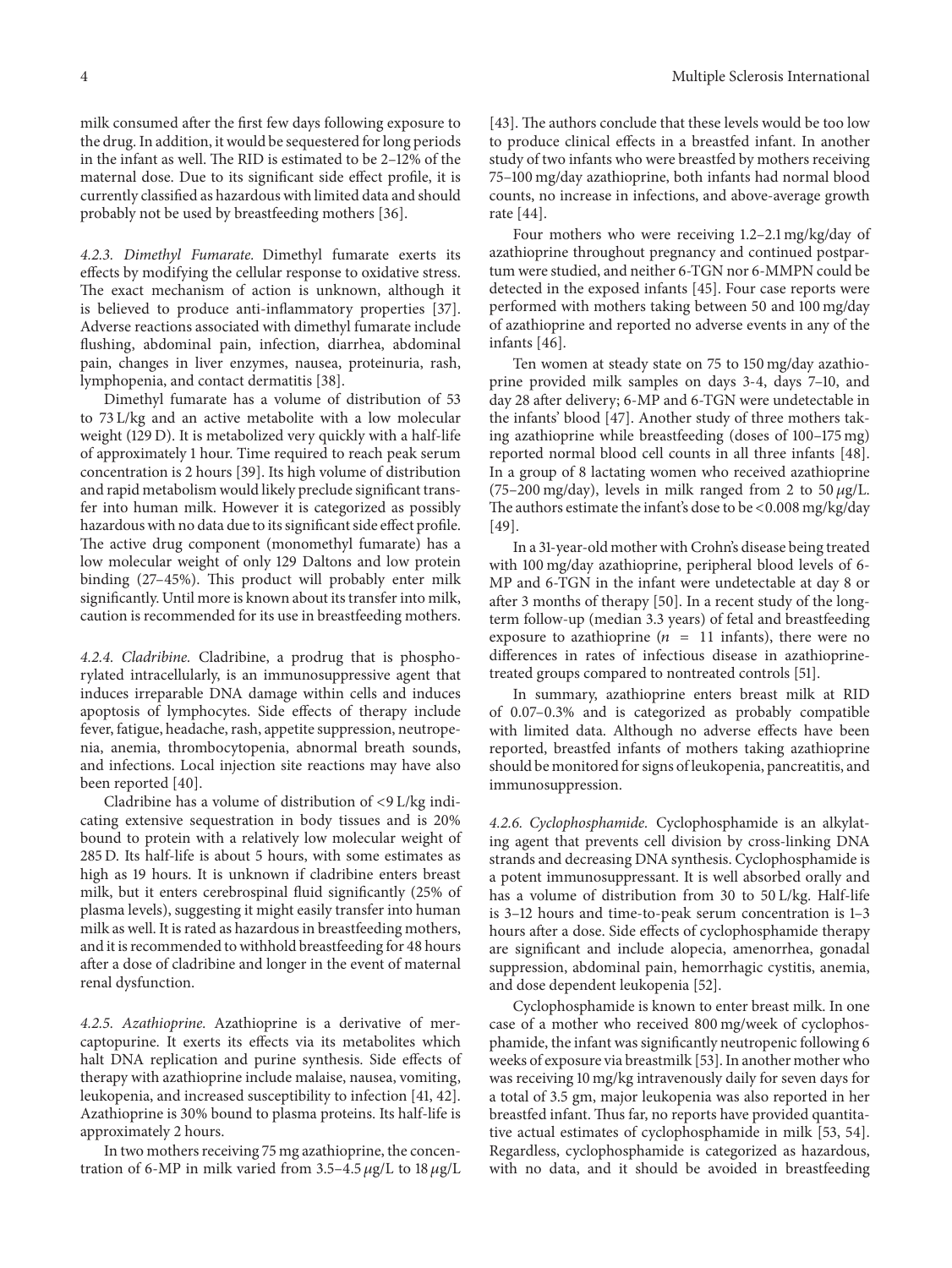mothers. Mothers should withhold breastfeeding for a period of at least 72 hours after the last dose.

*4.2.7. Methotrexate.* Methotrexate is used off the label for the treatment of MS. It inhibits dihydrofolate reductase and prevents DNA synthesis. Adverse effects associated with methotrexate therapy include chest pain, headache, dizziness, alopecia, skin photosensitivity, cerebral thrombosis, azotemia, thrombocytopenia, aplastic anemia, and increased liver enzymes [55].

Up to 3–6 weeks may be required to produce a significant therapeutic effect. Methotrexate has a volume of distribution from 0.18 to 0.8 L/kg. It is 50% bound to protein. Half-life is 3–10 hours for lower doses and 8–15 hours for higher doses. In children, the half-life is 1–6 hours. Time-to-peak serum concentration ranges from 1 to 2 hours after administration [56].

Methotrexate is secreted in breast milk in small amounts [57]. In 1972, a case report was published concerning a woman receiving 22.5 mg/day oral dose of methotrexate. Two hours after dose, the methotrexate concentration in breastmilk was 2.6  $\mu$ g/L of milk. The cumulative excretion of methotrexate in the first 12 hours after oral administration was only 0.32  $\mu$ g in milk [58]. In 2014, a second case report was published about a woman who was taking 25 mg/week of methotrexate for rheumatoid arthritis. This woman reinitiated her therapy 151 days postpartum because her disease worsened. The maternal serum concentration was  $0.92 \mu M$  1 hour after her dose was given; breastmilk samples taken at 2, 12, and 24 hours after her dose were  $0.05 \mu M$  (detectable but below the level of quantification). The authors estimated the average infant dose to be 3.4  $\mu$ g/kg/day (22.7  $\mu$ g/L). This infant continued to breastfeed at 5 months of age when methotrexate was reinitiated in the mother and for another 9 months. No adverse events were reported in the infant [59].

Methotrexate does enter into breast milk with RID of 0.1 to 0.9%. It is categorized as possibly hazardous with limited data. If the mother breastfeeds more than 24 hours after the last dose of methotrexate, the infant should be monitored for vomiting, diarrhea, and blood in the vomit, stool, or urine [60]. In extreme cases where the infant cannot be withdrawn from the breast, the infant could be supplemented with folic acid or L-methylfolate.

#### *4.3. Monoclonal Antibodies*

*4.3.1. Natalizumab.* Natalizumab is a monoclonal IgG4k antibody that binds to the  $\alpha$ 4-subunit of  $\alpha$ 4 $\beta$ 1 and  $\alpha$ 4 $\beta$ 7 integrin molecules. Integrins are responsible for adhesion and subsequent migration of cells from the bloodstream to the site of inflammation in tissues. Natalizumab prevents the transmigration of leukocytes to inflamed tissues by binding to the alpha-4 subunit on the surface of leukocytes. In Multiple Sclerosis, it is believed to block T lymphocyte migration into the CNS resulting in a decreased rate of relapse. Natalizumab is primarily indicated for patients with moderate-to-severe relapsing forms of MS. Side effects of natalizumab therapy include headache, fatigue, depression, rash, gastrointestinal disturbances, urinary tract infections, flu-like symptoms, and progressive multifocal leukoencephalopathy [61].

The volume of distribution of natalizumab is 3.8–7.6 L/kg and half-life is 7–15 days. Due to the prolonged time required to achieve steady state (28 weeks), actual concentration in breast milk at steady state is still uncertain at this time. One recent study demonstrated rising levels of natalizumab in breastmilk in one patient with an estimated RID of 2–5%. However, this study only followed the infants for 50 days and natalizumab requires up to 28 weeks to achieve steady state [62]. Therefore, the authors suggest that further research is needed to evaluate levels at steady state and risks to the breastfed infant. Although no adverse effects were reported in the infant, it is categorized as probably compatible but with limited data.

*4.3.2. Alemtuzumab.* Alemtuzumab is a recombinant DNAderived humanized monoclonal antibody that depletes T and B lymphocytes by targeting CD52 glycoproteins on T and B cells, lymphocytes, monocytes, macrophages, and natural killer cells. It is indicated for patients with relapsing MS who have had inadequate response to other products. Adverse effects of therapy with alemtuzumab are significant and include autoimmune diseases, fever, headache, insomnia, paresthesia, skin rash, thyroid dysfunction, and urinary tract infections. The most significant side effect is lymphopenia. Infusion related reactions and infections are frequently reported [63, 64].

The volume of distribution is different for the different formulations of alemtuzumab. Intravenous alemtuzumab has  $V_d$  of 0.18 L, while the oral formulation has  $V_d$  of 4.1 L. The half-life of the intravenous formulation is 11 hours and oral formulation is approximately 2 weeks. Because it is a monoclonal antibody and because it has a large molecular weight (150 kD), alemtuzumab is unlikely to significantly enter breast milk in clinically relevant amounts. Despite the fact that maternal IgG is known to transfer into breast milk at very low levels, because of its significant side effect profile, alemtuzumab is categorized as possibly hazardous.

*4.3.3. Rituximab.* Rituximab is a chimeric (human/mouse) monoclonal antibody that targets CD20 receptors on B lymphocytes. Adverse reactions seen with rituximab therapy include hypertension, fever, fatigue, headache, insomnia, rash, cytopenia, and increased hepatic ALT levels. Neuropathy and muscle spasms have also been reported. Infusion related reactions may also be seen with rituximab therapy  $|65|$ .

Rituximab has a volume of distribution of 3.1 to 4.1 L/kg. Half-life ranges from 18 to 32 days. It remains in the plasma for 3–6 months after the last dose. Although it is unlikely to enter breastmilk due to its large molecular weight, the long half-life and significant side effect profile have led it to be categorized as possibly hazardous with no data.

*4.3.4. Daclizumab.* Daclizumab is a humanized monoclonal antibody that targets IL-2 and CD25. It has a relatively long half-life, ranging from 21 to 25 days in healthy individuals and is highly bioavailable after subcutaneous injection. Hypersensitivity is a known side effect and patients treated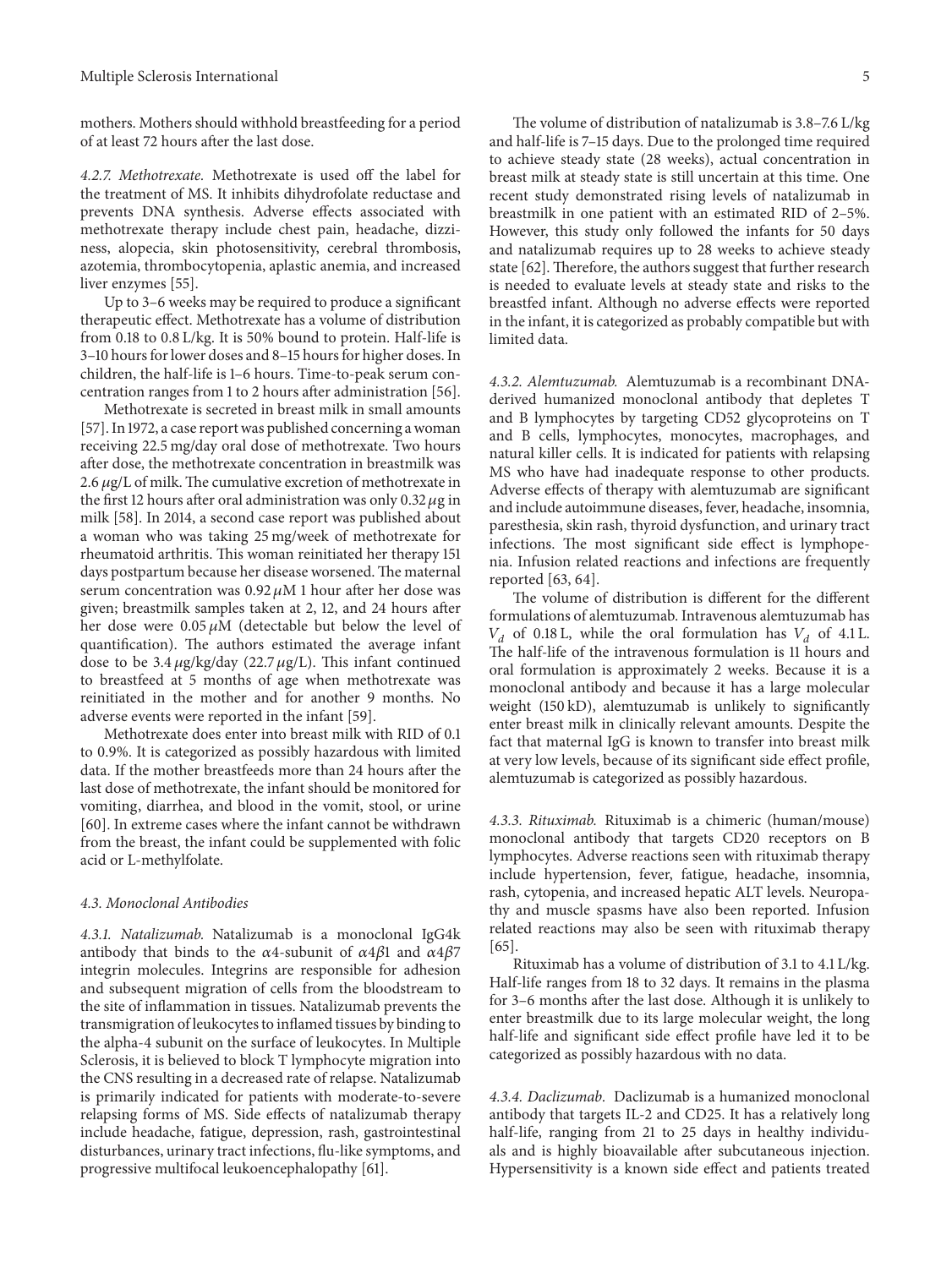with daclizumab often experience cutaneous adverse effects. Other side effects include arterial hypertension, dyspnea, and edema [66].

With a low volume of distribution of 2.5 L/kg, daclizumab probably remains in the plasma compartment for a significant amount of time [67]. It has a molecular weight of 144 kD and has somewhat limited potential to pass into breast milk [68]. Because it is unknown if daclizumab enters breast milk, this drug should be avoided pending further investigation.

#### *4.4. Corticosteroid*

*4.4.1. Methylprednisolone.* Methylprednisolone is a typical corticosteroid. Corticosteroids exert their effects by regulating gene expression and modify carbohydrate, protein, and lipid metabolism. The therapeutic effects of methylprednisolone in MS are believed to be due to its anti-inflammatory properties [69, 70]. Although rare, corticosteroids may produce significant side effects including cardiovascular (arrhythmia, bradycardia, and cardiomegaly), neurological (delirium, depression, and hallucinations), dermatological (acne, alopecia), endocrine (adrenal suppression, diabetes mellitus), and gastrointestinal (abdominal distention, pancreatitis, and peptic ulcer disease) effects when used for prolonged periods.

Oral methylprednisolone reaches its peak effect at 1-2 hours after administration, while IM administration can take up to 4–8 days [71, 72]. Methylprednisolone's volume of distribution is 0.7 to 1.5 L/kg. The half-life of methylprednisolone is about 3 hours, and it is reduced in obese individuals [73].

In a recent case report of a 36-year-old woman who received methylprednisolone 1000 mg IV daily  $\times$  3 days for treatment of relapsing MS, the authors found that the infant would ingest only 0.164 to 0.207 mg/kg/day of methylprednisolone. Levels in milk were low and dissipated by 8–12 hours. Oral methylprednisolone is secreted into breast milk with RID of only 0.4 to 3%. Based on this data, it would seem reasonable to continue breastfeeding while receiving a short course of high-dose methylprednisolone. If the mother wishes to further limit infant exposure, she should interrupt breastfeeding for 8–12 hours after high intravenous doses [74]. Methylprednisolone use in breastfeeding women is probably compatible although with limited data.

#### *4.5. Symptomatic Treatments*

*4.5.1. Dalfampridine.* Dalfampridine is a potassium channel blocker that is approved to improve gait in patients with disability caused by MS. Dose-related seizures have been reported [13]. While it is a broad spectrum potassium channel blocker, it apparently does not increase QTc interval. Other adverse reactions to therapy include urinary tract infections, anaphylaxis, insomnia, dizziness, headache, nausea, and vomiting.

Dalfampridine has a limited volume of distribution of 2.6 L/kg. It is not bound to proteins and its absorption is rapid and complete. Its half-life is 5-6 hours but it is prolonged in

patients with renal impairment. The drug requires 3-4 hours to reach peak plasma concentrations. Because dalfampridine has a small molecular weight of only 94 Daltons, it is probably a highly risky product to use in breastfeeding mothers [75]. The kinetics of this product are ideal for entering milk at high levels. Caution is recommended. This product is well known to be highly toxic in some animal species (birds). This drug should be avoided in breastfeeding mothers pending further investigation [76].

*4.5.2. Baclofen.* Baclofen inhibits spinal cord reflexes and reduces spasticity. While its exact mechanism of action is unknown, it apparently acts as an agonist at presynaptic GABA-B receptors at the level of the spinal cord. It is approved for the treatment of spasticity in MS patients. Side effects of therapy include drowsiness, excitement, dry mouth, urinary retention, tremor, confusion, headache, hypotension, rigidity, and wide pupils. Muscle rigidity, exaggerated spasticity, multiple system organ failure, and death have been reported.

Baclofen can be administered intrathecally or intravenously. Intrathecal onset of action is quick, about 30 minutes to 1 hour, while IV onset requires 6–8 hours. Peak effect is attained at 4 hours with intrathecal administration, 24–48 hours with IV infusion, and 2 hours with oral administration. Baclofen is 30% protein bound, with a molecular weight of only 214 Daltons and a half-life of 2–4 hours [58].

Small amounts of baclofen are known to be secreted into milk. In one mother given a 20 mg oral dose, total consumption by infant (via milk) over a 26-hour period was estimated to be  $22 \mu$ g, about 0.1% of the maternal dose. Milk levels ranged from  $0.6 \mu$ mol/L to  $0.052 \mu$ mol/L at 26 hours. The maternal plasma and milk half-lives were 3.9 hours and 5.6 hours, respectively. It is unlikely that baclofen administered intrathecally would transfer into milk in clinically relevant quantities [77]. The RID is estimated at 6.9% of the maternal dose. No adverse effects were seen in the infant of the breastfeeding mother, and it is categorized as probably compatible with limited data.

# **5. Conclusion**

Women undergoing treatment for MS will often be faced with the decision as to which drugs are safe while breastfeeding. Table 1 summarizes the list of medications used in MS patients and their descriptions and RID and pertinent clinical considerations. Healthcare professionals should encourage women with MS to breastfeed just as they would encourage healthy mothers after each individual patient's health status and medications are reviewed. Because it is likely that a woman will suffer a relapse in the first few months postpartum, the decision to continue or withhold breastfeeding should be made by the physician as well as the patient after weighing the risks and benefits. With an appropriate therapeutic approach, breastfeeding does not have to be stopped in all occasions. Each clinician should help the patient make the correct decision using accurate information provided here and in other sources.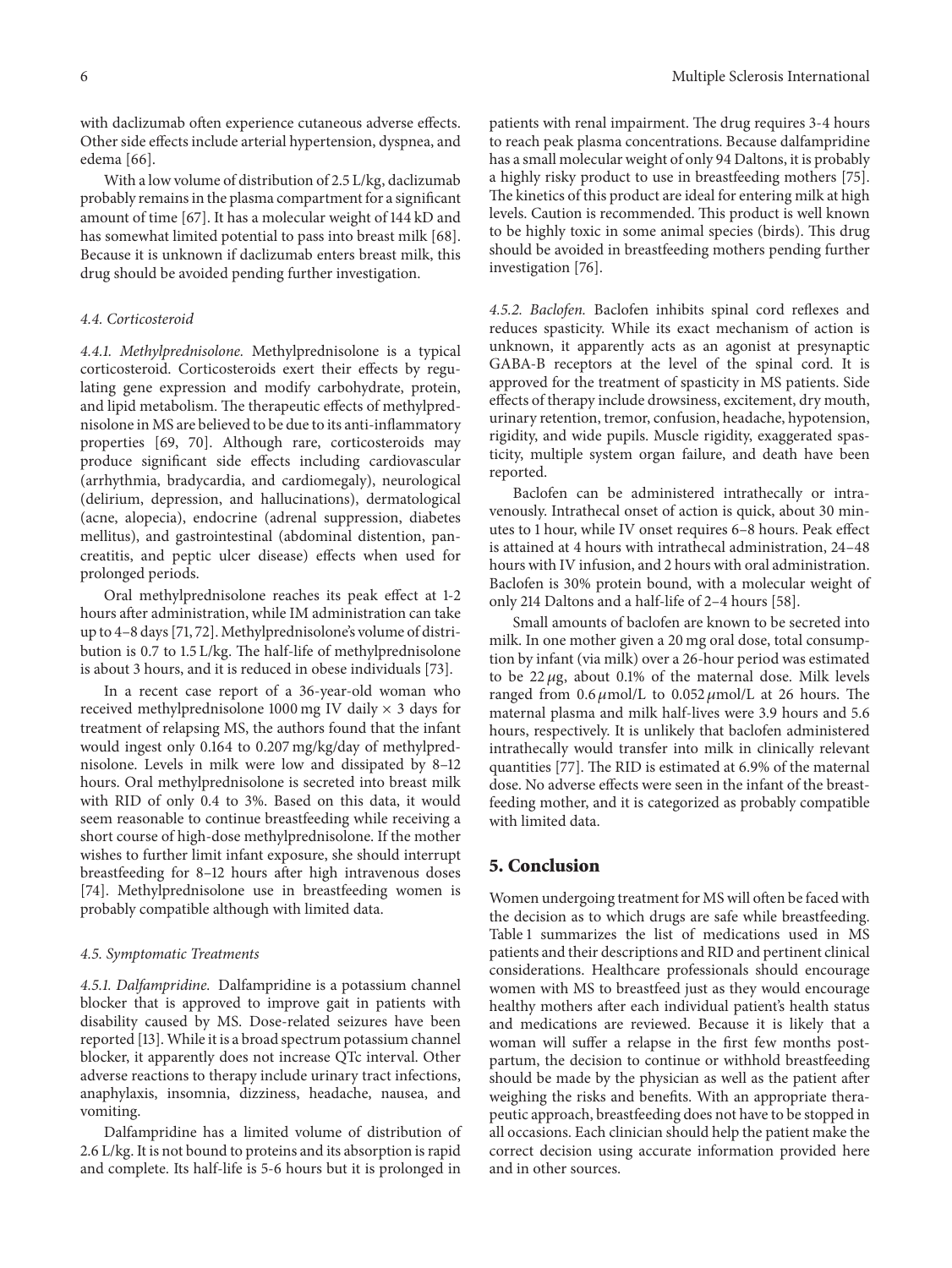| Drug                     | Description                                                                                                                | $RID(\%)$    | Clinical considerations                                                                                                                                                                                              |
|--------------------------|----------------------------------------------------------------------------------------------------------------------------|--------------|----------------------------------------------------------------------------------------------------------------------------------------------------------------------------------------------------------------------|
| Interferons bla and blb* | Immunomodulator and antineoplastic.<br>Differs slightly from naturally occurring<br>proteins. Anti-inflammatory properties | 0.006        | Limited data, probably <i>compatible</i> . Large<br>MW. Relatively nontoxic                                                                                                                                          |
| Glatiramer acetate*      | Immunosuppressant. Synthetic<br>polypeptide of the amino acids L-alanine,<br>L-glutamic acid, L-lysine, and L-tyrosine     |              | No data, probably compatible. Large MW<br>of 4,700 to 13,000 Daltons likely prohibits<br>entry into breast milk. Toxicity unlikely                                                                                   |
| Mitoxantrone*            | Immunosuppressant and antineoplastic.<br>DNA intercalating agent inhibits<br>topoisomerase II                              | $2 - 12$     | Limited data, <i>hazardous</i> . Large $V_d$ and<br>half-life may lead to sequestering of drug<br>in infant even with limited exposure via<br>breast milk                                                            |
| Natalizumab*             | Recombinant monoclonal antibody                                                                                            | 5            | Limited data, probably compatible. Due to<br>long time required to achieve steady state,<br>actual concentration in breast milk is<br>unknown                                                                        |
| Fingolimod*              | Sphingosine-1-phosphate (SIP)<br>modulator                                                                                 |              | No data, <i>hazardous</i> . High $V_d$ and levels in<br>breast milk are expected to be low.<br>Hazardous product due to bradycardia<br>and hypotension as significant adverse<br>effects. Hourly monitoring required |
| Dalfampridine*           | Potassium channel blocker improves<br>skeletal muscle<br>conduction-symptomatic treatment                                  |              | Hazardous pending research. $V_d$ 2.6 L/kg.<br>96% oral bioavailability. Unknown if<br>enters breast milk. Decide on case-by-case<br>basis                                                                           |
| Baclofen*                | Inhibits spinal cord reflexes resulting in<br>reduced spasticity-symptomatic<br>treatment                                  | 6.9          | Limited data, probably compatible. Enters<br>breast milk in small amounts. No adverse<br>effects seen in infant                                                                                                      |
| Dimethyl fumarate*       | Ester derivative of fumaric acid,<br>immunosuppressant                                                                     |              | No data, possibly hazardous. Low MW of<br>129 Daltons makes it likely to enter breast<br>milk. Monitor infant for vomiting and<br>diarrhea                                                                           |
| Alemtuzumab*             | Recombinant DNA-derived humanized<br>monoclonal antibody targets CD52<br>glycoprotein                                      |              | No data, possibly hazardous. MW of<br>150 kD. Unlikely to enter milk due to<br>large size                                                                                                                            |
| Teriflunomide*           | Pyrimidine synthesis inhibitor<br>Immunomodulator                                                                          |              | No data, hazardous. Extensive half-life<br>and GI absorption. Likely present in milk.<br>Due to toxicity in adults, caution advised<br>during breastfeeding                                                          |
| Cladribine               | Immunosuppressive agent causes<br>apoptosis of lymphocytes                                                                 |              | No data, hazardous. Penetrates CSF with<br>doses 25% of plasma. Potentially enters<br>milk. Withhold breastfeeding for 48<br>hours or longer if maternal renal<br>dysfunction exists                                 |
| Methylprednisolone       | Corticosteroid. Anti-inflammatory agent                                                                                    | $0.4 - 3$    | Limited data, probably compatible. Enters<br>breast milk in very low amounts                                                                                                                                         |
| Azathioprine             | Derivative of mercaptopurine;<br>metabolites halt DNA replication and<br>purine synthesis. Immunosuppressive<br>agent      | $0.07 - 0.3$ | Limited data, probably compatible. No<br>adverse effects seen in infants. Monitor<br>infant for signs of leukopenia,<br>pancreatitis, and immunosuppression                                                          |
| Rituximab                | Chimeric (human/mouse) monoclonal<br>antibody targets CD20                                                                 |              | No data, possibly hazardous. Large MW,<br>unlikely to enter milk. Significant side<br>effect profile                                                                                                                 |
| Daclizumab               | Humanized monoclonal antibody targets<br>IL-2 and CD25                                                                     |              | Not known if enters milk but probably<br>minimal. Hazardous pending research.<br>Decide on case-by-case basis                                                                                                        |

# Table 1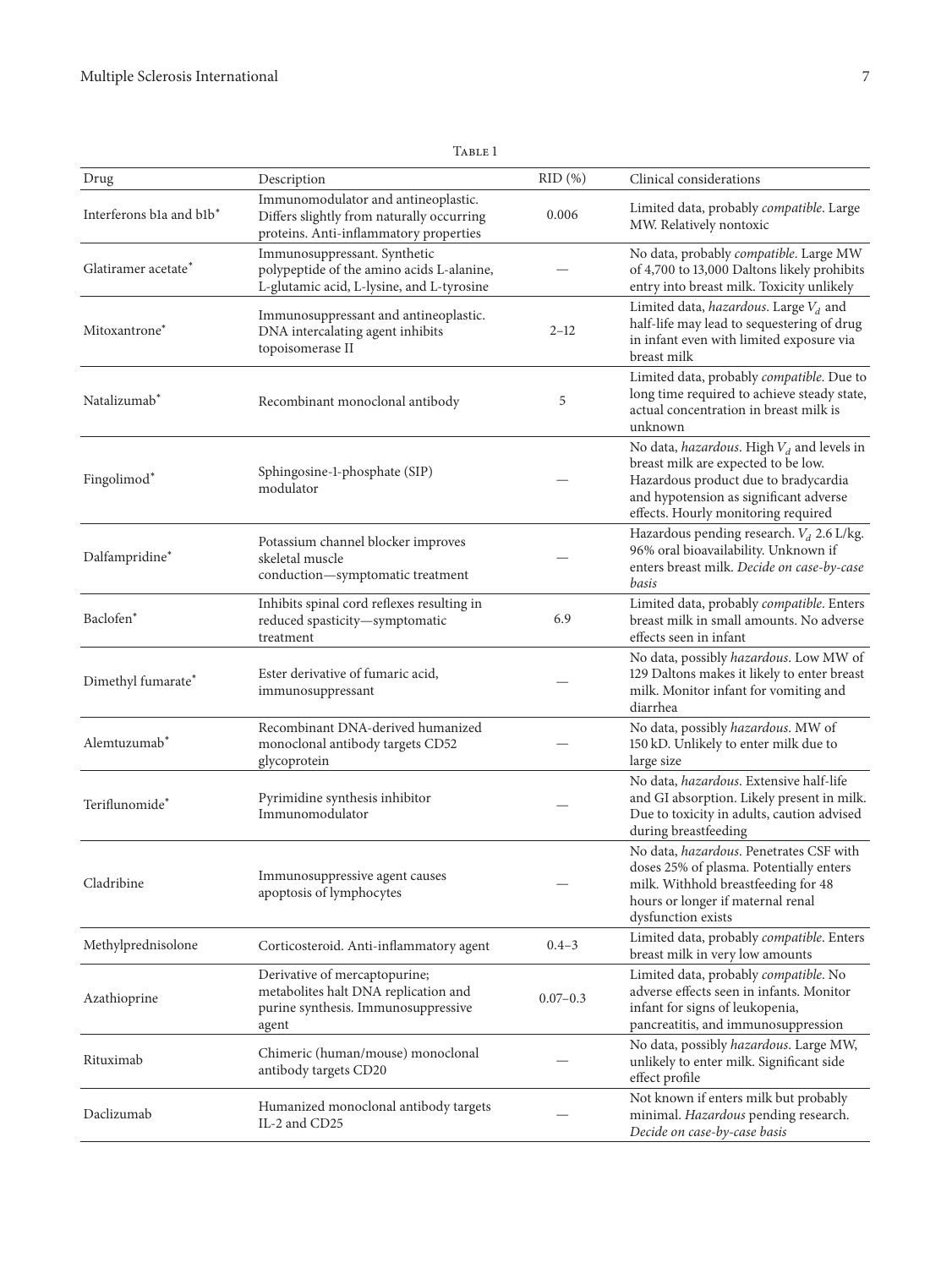TABLE 1: Continued.

| Drug             | Description                                                    | $RID(\%)$   | Clinical considerations                                                                                                                                                                                                              |
|------------------|----------------------------------------------------------------|-------------|--------------------------------------------------------------------------------------------------------------------------------------------------------------------------------------------------------------------------------------|
| Cyclophosphamide | Antineoplastic agent suppresses DNA<br>synthesis               |             | No data, hazardous. Enters breast milk.<br>Reports of leukopenia in infants;<br>withhold breastfeeding for 72 hours                                                                                                                  |
| Methotrexate     | Inhibits dihydrofolate reductase and<br>prevents DNA synthesis | $0.1 - 0.9$ | Limited data, possibly hazardous. Enters<br>into breast milk. Contraindicated in<br>breastfeeding due to potential for serious<br>side effects. Monitor infant for vomiting,<br>diarrhea, and blood in the vomit, stool, or<br>urine |

 $RID = Relative Infant Does, MW = molecular weight. V<sub>d</sub> = volume of distribution. MS = Multiple Sclerosis. IL = Interleukin. CD = Cluster of Differentiation.$ ∗ = FDA approved for MS Treatment.

# **Conflict of Interests**

The authors declare that there is no conflict of interests regarding the publication of this paper.

## **References**

- [1] M. S. Prevalence, "National Multiple Sclerosis Society," 2015, http://www.nationalmssociety.org/What-is-MS/MS-FAQs#question-How-many-people-have-MS.
- [2] A. Compston and A. Coles, "Multiple sclerosis," *The Lancet*, vol. 372, no. 9648, pp. 1502–1517, 2008.
- [3] F. D. Lublin and S. C. Reingold, "Defining the clinical course of multiple sclerosis: results of an international survey," *Neurology*, vol. 46, no. 4, pp. 907–911, 1996.
- [4] Multiple Sclerosis by the Numbers: Facts, Statistics, and You, Healthline, June 2015, http://www.healthline.com/health/ multiple-sclerosis/facts-statistics-infographic.
- [5] J. H. Noseworthy, C. Lucchinetti, M. Rodriguez, and B. G. Weinshenker, "Multiple sclerosis," *The New England Journal of Medicine*, vol. 343, no. 13, pp. 938–952, 2000.
- [6] M. Olek, "Treatment of progressive multiple sclerosis in adults," June 2015, http://www.uptodate.com/contents/treatment-ofprogressive-multiple-sclerosis-in-adults.
- [7] M. Olek, "Treatment of acute exacerbations of multiple sclerosis in adults," http://www.uptodate.com/contents/treatmentof-acute-exacerbations-of-multiple-sclerosis-in-adults.
- [8] N. M. Niedziela, M. Adamczyk-Sowa, and K. Pierzchała, "Epidemiology and clinical record of multiple sclerosis in selected countries: a systematic review," *International Journal of Neuroscience*, vol. 124, no. 5, pp. 322–330, 2014.
- [9] M. P. Amato and E. Portaccio, "Fertility, pregnancy and childbirth in patients with multiple sclerosis: impact of diseasemodifying drugs," *CNS Drugs*, vol. 29, no. 3, pp. 207–220, 2015.
- [10] R. Bove, S. Alwan, J. M. Friedman et al., "Management of multiple sclerosis during pregnancy and the reproductive years," *Obstetrics & Gynecology*, vol. 124, no. 6, pp. 1157–1168, 2014.
- [11] T. Hale, *Medications and Mothers' Milk*, Hale, Plano, Tex, USA, 2014.
- [12] H. Rowe, T. Baker, and T. W. Hale, "Maternal medication, drug use, and breastfeeding," *Pediatric Clinics of North America*, vol. 60, no. 1, pp. 275–294, 2013.
- [13] T. Hale and K. Ilet, *Drug Therapy and Breastfeeding*, Parthenon Publishing Group, Amarillo, Tex, USA, 2002.
- [14] T. Hale and P. Hartmann, *Textbook of Human Lactation*, Hale, Amarillo, Tex, USA, 2007.
- [15] P. M. Gerk, R. J. Kuhn, N. S. Desai, and P. J. McNamara, "Active transport of nitrofurantoin into human milk," *Pharmacotherapy*, vol. 21, no. 6, pp. 669–675, 2001.
- [16] J. B. Besunder, M. D. Reed, and J. L. Blumer, "Principles of drug biodisposition in the neonate. A critical evaluation of the pharmacokinetic-pharmacodynamic interface (Part II)," *Clinical Pharmacokinetics*, vol. 14, no. 5, pp. 261–286, 1988.
- [17] J. Alcorn and P. J. McNamara, "Pharmacokinetics in the newborn," *Advanced Drug Delivery Reviews*, vol. 55, no. 5, pp. 667– 686, 2003.
- [18] P. Bennet, *Drugs and Human Lactation*, Elsevier, Amsterdam, The Netherlands, 1996.
- [19] E. Gulick, "Influence of infant feeding method on postpartum relapse of mothers with MS," *International Journal of MS Care*, vol. 4, pp. 4–14, 2002.
- [20] J. Pakpoor, G. Disanto, M. V. Lacey, K. Hellwig, G. Giovannoni, and S. V. Ramagopalan, "Breastfeeding and multiple sclerosis relapses: a meta-analysis," *Journal of Neurology*, vol. 259, no. 10, pp. 2246–2248, 2012.
- [21] A. Langer-Gould and B. E. Beaber, "Effects of pregnancy and breastfeeding on the multiple sclerosis disease course," *Clinical Immunology*, vol. 149, no. 2, pp. 244–250, 2013.
- [22] J. Haas and O. R. Hommes, "A dose comparison study of IVIG in postpartum relapsing-remitting multiple sclerosis," *Multiple Sclerosis*, vol. 13, no. 7, pp. 900–908, 2007.
- [23] E. Portaccio, A. Ghezzi, B. Hakiki et al., "Postpartum relapses increase the risk of disability progression in multiple sclerosis: the role of disease modifying drugs," *Journal of Neurology, Neurosurgery & Psychiatry*, vol. 85, no. 8, pp. 845–850, 2014.
- [24] J. Chiang, C. A. Gloff, C. N. Yoshizawa, and G. J. Williams, "Pharmacokinetics of recombinant human interferon-beta ser in healthy volunteers and its effect on serum neopterin," *Pharmaceutical Research*, vol. 10, no. 4, pp. 567–572, 1993.
- [25] M. Chofflon, "Recombinant human interferon beta in relapsing-remitting multiple sclerosis: a review of the major clinical trials," *European Journal of Neurology*, vol. 7, no. 4, pp. 369–380, 2000.
- [26] Betaseron (interferon  $\beta$ -1b) [prescribing information], Bayer Healthcare, Phamaceuticals, Whippany, NJ, USA, 2014.
- [27] T. W. Hale, A. A. Siddiqui, and T. E. Baker, "Transfer of interferon  $\beta$ -1a into human breastmilk," *Breastfeeding Medicine*, vol. 7, no. 2, pp. 123–125, 2012.
- [28] R. J. Wills, "Clinical pharmacokinetics of interferons," *Clinical Pharmacokinetics*, vol. 19, no. 5, pp. 390–399, 1990.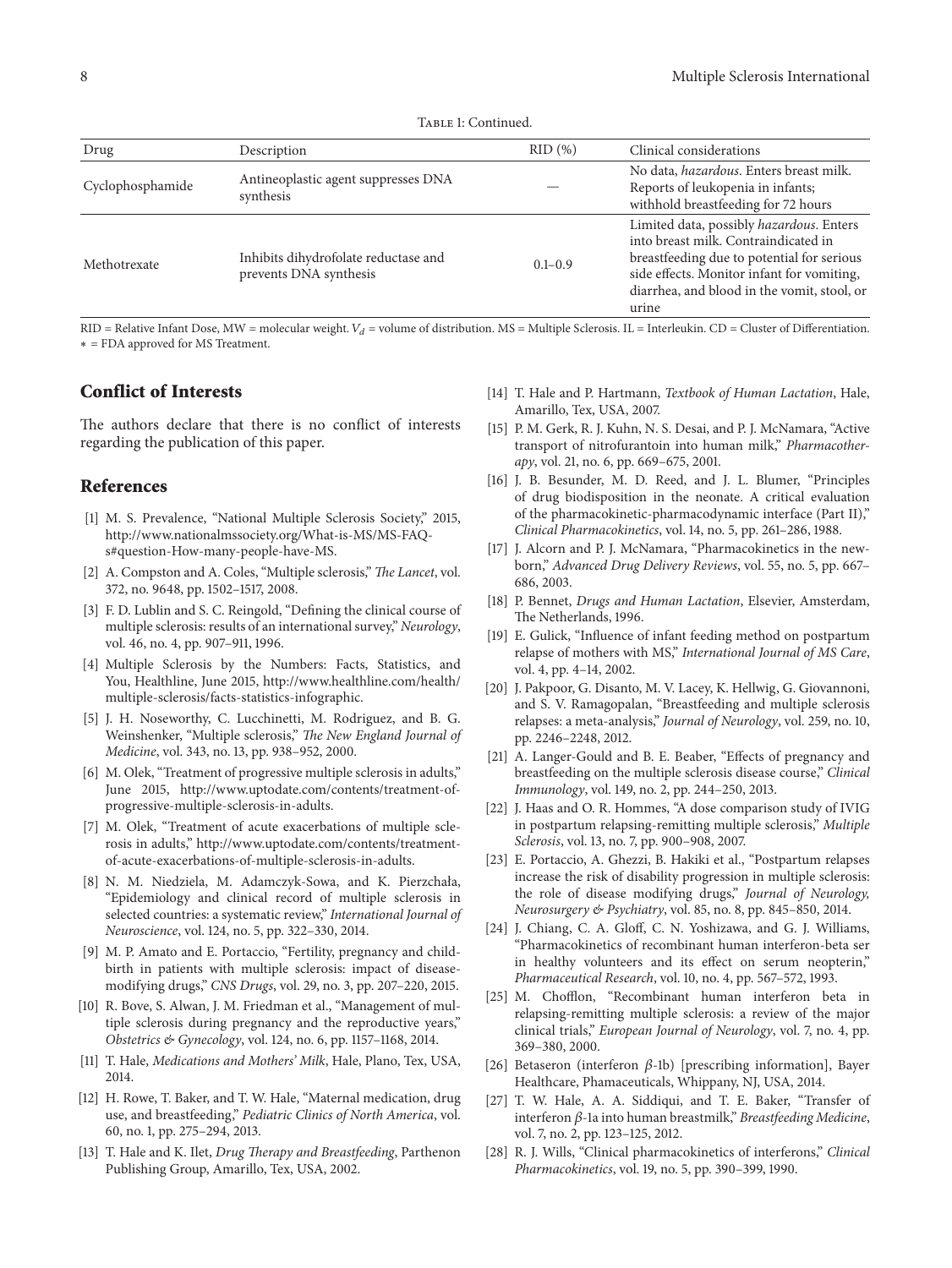- [29] L. Kappos, J. Antel, G. Comi et al., "Oral fingolimod (FTY720) for relapsing multiple sclerosis," *The New England Journal of Medicine*, vol. 355, no. 11, pp. 1124–1140, 2006.
- [30] *Gilenya (Fingolimod)* [*Prescribing Information*], Novartis, East Hanover, NJ, USA, 2015.
- [31] Genzyme, *Aubagio (Teriflunomide) Prescribing Information*, Genzyme, Cambridge, Mass, USA, 2014.
- [32] O. Neuhaus, B. C. Kieseier, and H.-P. Hartung, "Pharmacokinetics and pharmacodynamics of the interferon-betas, glatiramer acetate, and mitoxantrone in multiple sclerosis," *Journal of the Neurological Sciences*, vol. 259, no. 1-2, pp. 27–37, 2007.
- [33] *Copaxone (Glatiramer Acetate)* [*Prescribing Information*], Teva Pharmaceuticals, North Wales, Pa, USA, 2014.
- [34] *Novantrone (Mitoxantrone)* [*Prescribing Information*], Serono, Rockland, Mass, USA, 2010.
- [35] Y. Azuno, K. Kaku, N. Fujita, M. Okubo, T. Kaneko, and N. Matsumoto, "Mitoxantrone and etoposide in breast milk," *American Journal of Hematology*, vol. 48, no. 2, pp. 131–132, 1995.
- [36] D. S. Alberts, Y. M. Peng, S. Leigh, T. P. Davis, and D. L. Woodward, "Disposition of mitoxantrone in cancer patients," *Cancer Research*, vol. 45, no. 4, pp. 1879–1884, 1985.
- [37] R. Gold, L. Kappos, D. L. Arnold et al., "Placebo-controlled phase 3 study of oral BG-12 for relapsing multiple sclerosis," *The New England Journal of Medicine*, vol. 367, no. 12, pp. 1098–1107, 2012.
- [38] M. Bruze and E. Zimerson, "Dimethyl fumarate," *Dermatitis*, vol. 22, no. 1, pp. 3–7, 2011.
- [39] *Tecfidera (Dimethyl Fumarate)* [*Prescribing Information*], Biogen Idec, Cambridge, Mass, USA, 2015.
- [40] *Leustatin (Cladribine)* [*Prescribing Information*], Centocor Ortho Biotech Products, Raritan, NJ, USA, 2012.
- [41] *Imuran (Azathioprine)* [*Prescribing Information*], Prometheus Laboratories, San Diego, Calif, USA, 2014.
- [42] *Azasan (Azathioprine)* [*Prescribing Information*], Salix Pharmaceuticals, Wilmington, NC, USA, 2005.
- [43] C. B. Coulam, T. P. Moyer, N. S. Jiang, and H. Zincke, "Breastfeeding after renal transplantation," *Transplantation Proceedings*, vol. 14, no. 3, pp. 605–609, 1982.
- [44] D. M. Grekas, S. S. Vasiliou, and A. N. Lazarides, "Immunosuppressive therapy and breast-feeding after renal transplantation," *Nephron*, vol. 37, no. 1, p. 68, 1984.
- [45] S. J. Gardiner, R. B. Gearry, R. L. Roberts, M. Zhang, M. L. Barclay, and E. J. Begg, "Exposure to thiopurine drugs through breast milk is low based on metabolite concentrations in mother-infant pairs," *British Journal of Clinical Pharmacology*, vol. 62, no. 4, pp. 453–456, 2006.
- [46] M. E. Moretti, Z. Verjee, S. Ito, and G. Koren, "Breast-feeding during maternal use of azathioprine," *Annals of Pharmacotherapy*, vol. 40, no. 12, pp. 2269–2272, 2006.
- [47] A. Sau, S. Clarke, J. Bass, A. Kaiser, A. Marinaki, and C. Nelson-Piercy, "Azathioprine and breastfeeding—is it safe?" *BJOG*, vol. 114, no. 4, pp. 498–501, 2007.
- [48] N. Bernard, C. Garayt, F. Chol, T. Vial, and J. Descotes, "Prospective clinical and biological follow-up of three breastfed babies from azathioprine-treated mothers," *Fundamental & Clinical Pharmacology*, vol. 21, pp. 62–63, 2007.
- [49] L. A. Christensen, J. F. Dahlerup, M. J. Nielsen, J. F. Fallingborg, and K. Schmiegelow, "Azathioprine treatment during lactation," *Alimentary Pharmacology & Therapeutics*, vol. 28, no. 10, pp. 1209–1213, 2008.
- [50] Z. Zelinkova, I. P. De Boer, M. J. Van Dijke, E. J. Kuipers, and C. J. Van Der Woude, "Azathioprine treatment during lactation," *Alimentary Pharmacology and Therapeutics*, vol. 30, no. 1, pp. 90–91, 2009.
- [51] S. Angelberger, W. Reinisch, A. Messerschmidt et al., "Longterm follow-up of babies exposed to azathioprine in utero and via breastfeeding," *Journal of Crohn's and Colitis*, vol. 5, no. 2, pp. 95–100, 2011.
- [52] *Cyclophosphamide Injections and Tablets* [*Prescribing Information*], Roxane, Columbus, Ohio, USA, 2013.
- [53] D. Amato and J. S. Niblett, "Neutropenia from cyclophosphamide in breast milk," *Medical Journal of Australia*, vol. 1, no. 11, pp. 383–384, 1977.
- [54] J. I. Durodola, "Administration of cyclophosphamide during late pregnancy and early lactation: a case report," *Journal of the National Medical Association*, vol. 71, no. 2, pp. 165–166, 1979.
- [55] Roxane Laboratories, *Methotrexate Tablet. Prescribing Information*, Roxane Laboratories, Columbus, Ohio, USA, 2012.
- [56] *Methotrexate Injection* [*Prescribing Information*], Hospira, Lake Forest, Ill, USA, 2011.
- [57] American Academy of Pediatrics—Committee on Drugs, "The transfer of drugs and other chemicals into human milk," *Pediatrics*, vol. 108, no. 3, pp. 776–789, 2001.
- [58] *Gablofen (Baclofen)* [*Prescribing Information*], Mallinckrodt, Hazelwood, Mo, USA, 2015.
- [59] J. C.Thorne, T. Nadarajah, M. Moretti, and S. Ito, "Methotrexate use in a breastfeeding patient with rheumatoid arthritis," *The Journal of Rheumatology*, vol. 41, no. 11, p. 2332, 2014.
- [60] D. G. Johns, L. D. Rutherford, P. C. Leighton, and C. L. Vogel, "Secretion of methotrexate into human milk," *American Journal of Obstetrics & Gynecology*, vol. 112, no. 7, pp. 978–980, 1972.
- [61] *Tysabri (Natalizumab)* [*Prescribing Information*], Elan Pharmaceuticals, San Francisco, Calif, USA, 2013.
- [62] T. E. Baker, S. D. Cooper, L. Kessler, and T. W. Hale, "Transfer of natalizumab into breast milk in a mother with multiple sclerosis," *Journal of Human Lactation*, vol. 31, no. 2, pp. 233– 236, 2015.
- [63] Genzyme Corporation, *Lemtrada (Alemtuzumab)* [*Prescribing Information*], Genzyme Corporation, Cambridge, Mass, USA, 2014.
- [64] *Campath (Alemtuzumab)* [*Prescribing Information*], Genzyme Corporation, Cambridge, Mass, USA, 2014.
- [65] *Rituxan (Rituximab)* [*Prescribing Information*], Genentech, San Francisco, Calif, USA, 2014.
- [66] *Zenapax (Daclizumab)* [*Prescribing Information*], Roche Laboratories, Nutley, NJ, USA, 2005.
- [67] A. A. Othman, J. Q. Tran, M. T. Tang, and S. Dutta, "Population pharmacokinetics of daclizumab high-yield process in healthy volunteers: integrated analysis of intravenous and subcutaneous, single- and multiple-dose administration," *Clinical Pharmacokinetics*, vol. 53, no. 10, pp. 907–918, 2014.
- [68] D. R. Mould and K. R. D. Sweeney, "The pharmacokinetics and pharmacodynamics of monoclonal antibodies—mechanistic modeling applied to drug development," *Current Opinion in Drug Discovery & Development*, vol. 10, no. 1, pp. 84–96, 2007.
- [69] O. R. Hommes, F. Barkhof, P. J. H. Jongen, and S. T. F. M. Frequin, "Methylprednisolone treatment in multiple sclerosis: effect of treatment, pharmacokinetics, future," *Multiple Sclerosis*, vol. 1, no. 6, pp. 327–328, 1996.